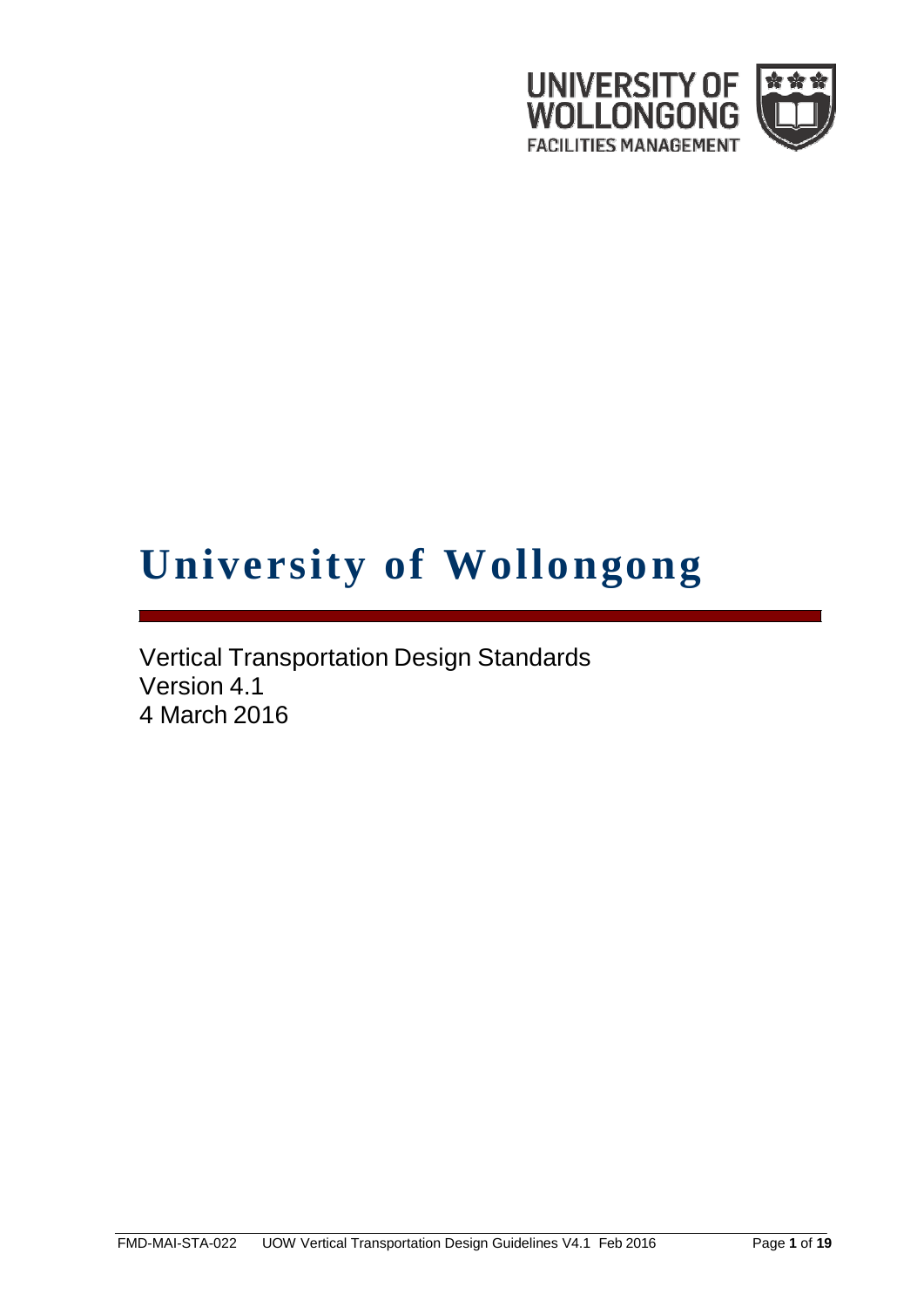

## **VERSION CONTROL SYSTEM**

| <b>Section</b><br><b>Modified</b> | <b>Description of Modification</b>                                                                                                       | <b>Version</b> | Organisation                      | Representative          | <b>Date</b> |
|-----------------------------------|------------------------------------------------------------------------------------------------------------------------------------------|----------------|-----------------------------------|-------------------------|-------------|
| 9.8                               | Life Cycle Costings moved to section 9.9                                                                                                 | 1.03           | <b>Asset Technologies Pacific</b> | Tom Poyner              | 21/11/06    |
| 9.8                               | Warranty section added                                                                                                                   | 1.03           | Asset Technologies Pacific        | <b>Tom Poyner</b>       | 21/11/06    |
| Throughout                        | UOW Logo added to headers                                                                                                                | 1.03           | <b>Asset Technologies Pacific</b> | <b>Tom Poyner</b>       | 28/11/06    |
| 9.2                               | Add risk assessment activity to conceptual design<br>process.                                                                            | 1.03           | <b>Asset Technologies Pacific</b> | Tom Poyner              | 1/12/06     |
| 9.4                               | Insert OH&S reference link                                                                                                               | 1.03           | <b>Asset Technologies Pacific</b> | Tom Poyner              | 1/12/06     |
| 9.4                               | Standards (Table 1.1, Page 8)                                                                                                            | 1.04           | University of Wollongong          | <b>Chris Hewitt</b>     | 27/11/07    |
| Throughout                        | Punctuation                                                                                                                              | 1.05           | University of Wollongong          | Tony Johnson            | 7/12/07     |
| 9.3.2                             | Added bullet point to Passenger Transportation<br>regarding disabled scooter.                                                            | 1.05           | University of Wollongong          | Tony Johnson            | 7/12/07     |
| 9.4                               | Removed dates and word handicapped.                                                                                                      | 1.05           | University of Wollongong          | Tony Johnson            | 7/12/07     |
| 9.3                               | Deleted red & white colour buttons<br>Altered landing indication position<br>Altered landing doors size height                           | 1.06           | <b>TEC Services</b>               | John Thomson            | 21/06/08    |
| 9.3.3                             | Deleted lift emergency stop button                                                                                                       | 1.06           | <b>TEC Services</b>               | John Thomson            | 21/06/08    |
| 9.3.5                             | Added hazardous goods operation<br>Added code compliance for restricted use lifts                                                        | 1.06           | <b>TEC Services</b>               | John Thomson            | 21/06/08    |
| 9.3.7                             | Added MRL ventilation requirement                                                                                                        | 1.06           | <b>TEC Services</b>               | John Thomson            | 21/06/08    |
| Table 9.2                         | <b>Added OH&amp;S Contractor Safety</b>                                                                                                  | 1.06           | <b>TEC Services</b>               | John Thomson            | 21/06/08    |
| 9.6.8                             | Run counter added                                                                                                                        | 1.06           | <b>TEC Services</b>               | John Thomson            | 21/06/08    |
| Throughout                        | Update to new version                                                                                                                    | 1.07           | <b>TEC Services</b>               | John Thomson            | 25/09/09    |
| Throughout                        | Document updated to reflect name change from<br>Buildings & Grounds (B&G) to Facilities<br>Management Division (FMD) and rebranding logo | $\overline{2}$ | University of Wollongong          | Yvonne Butcher          | 8/3/2012    |
| 9.12                              | Rewritten                                                                                                                                | 3              | University of Wollongong          | <b>Chris Hewitt</b>     | 19/6/2012   |
| Throughout                        | Rewritten                                                                                                                                | 4.0            | <b>TEC Services</b>               | <b>Stephen Williams</b> | 17/11/15    |
| 14                                | Rewritten                                                                                                                                | 4.1            | University of Wollongong          | Dylan Chresby           | 4/03/16     |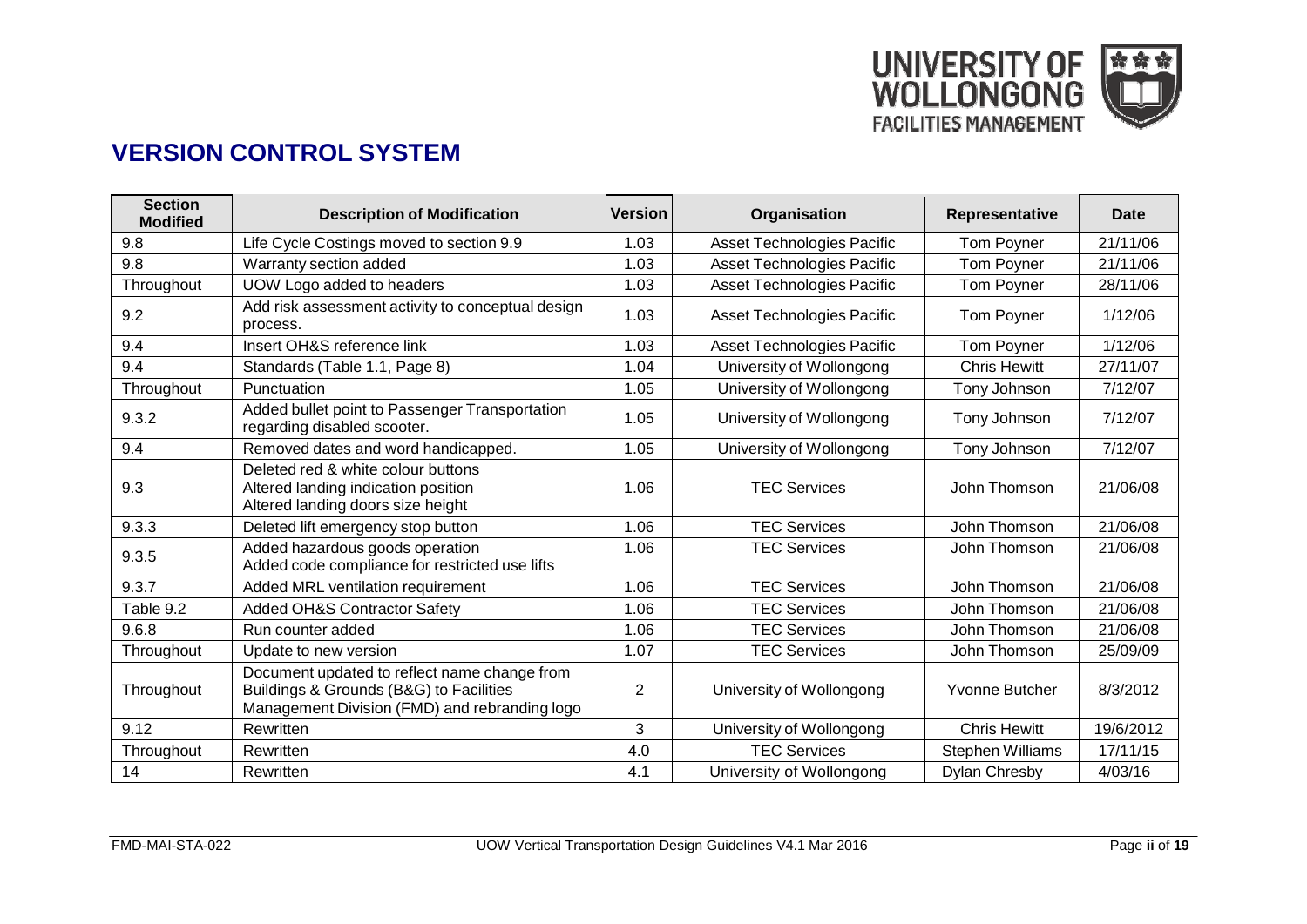

### **TABLE OF CONTENTS**

| 1.         | <b>OVERVIEW</b>                                              | $\overline{4}$   |
|------------|--------------------------------------------------------------|------------------|
| 2.         | <b>DESIGN PROCESS</b>                                        | $\mathbf 5$      |
| 3.         | <b>RETURN BRIEF</b>                                          | $\,6$            |
| 4.         | <b>FUNCTIONAL REQUIREMENTS</b>                               | $\,6$            |
| 5.         | <b>LIFT TYPES</b>                                            | $\overline{7}$   |
| 6.         | PASSENGER TRANSPORTATION                                     | $\overline{7}$   |
| 7.         | AUTOMATIC AND MANUAL CONTROLS                                | $\,8\,$          |
| 8.         | <b>LIFT GROUPING</b>                                         | $\boldsymbol{9}$ |
| 9.         | <b>GOODS TRANSPORTATION</b>                                  | 9                |
| 10.        | <b>SYSTEM INTERFACING</b>                                    | 11               |
| 11.<br>12. | <b>STANDARDS</b><br>MINIMUM PERFORMANCE STANDARDS            | 12<br>12         |
| 13.        | <b>INSTALLATION GUIDELINES</b>                               | 13               |
|            |                                                              |                  |
|            | 13.1<br>Labelling                                            | 13               |
|            | <b>Run Counter</b><br>13.2                                   | 13               |
|            | 13.3<br>Keys                                                 | 13               |
|            | 13.4<br><b>Automatic Rescue Device</b>                       | 13               |
|            | <b>Lift Cars</b><br>13.5                                     | 13               |
|            | 13.6<br><b>Lift Car Finishes</b>                             | 14               |
|            | 13.7<br>Lighting                                             | 14               |
|            | 13.8<br><b>Notices</b>                                       | 15               |
| 14.        | <b>EQUIPMENT</b>                                             | 15               |
| 15.        | LIFE CYCLE COSTING                                           | 16               |
| 16.        | AS-INSTALLED DOCUMENTATION AND SERVICE MANUALS               | 16               |
| 17.        | <b>MAINTAINABILITY</b>                                       | 18               |
|            | 17.1<br>Independent Maintainability                          | 18               |
|            | <b>Supported Maintainability</b><br>17.2                     | 19               |
| 18.        | <b>INTEGRATION WITH EXISTING LIFT MAINTENANCE PROCEDURES</b> | 19               |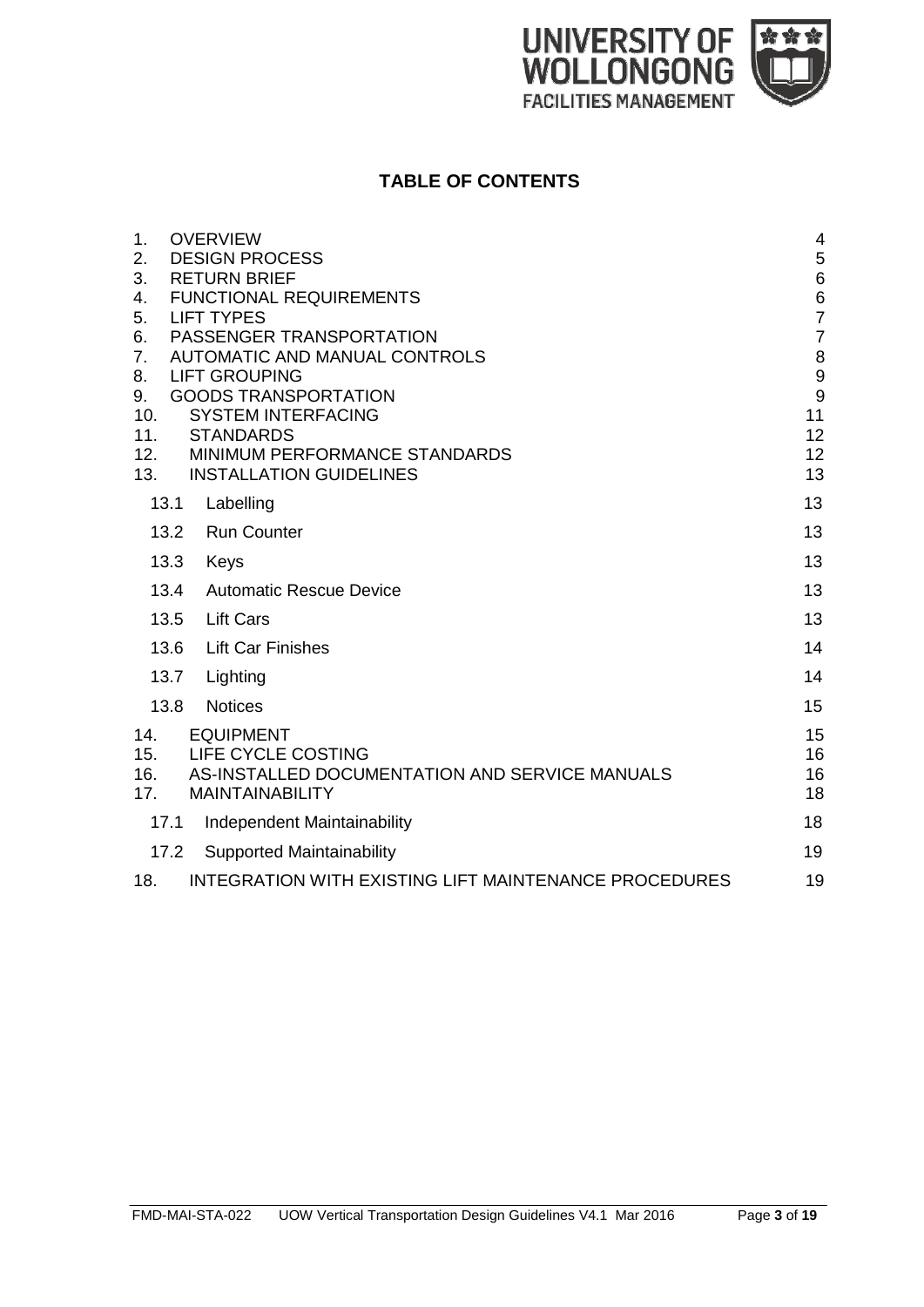

#### **VERTICAL TRANSPORTATION**

Vertical transportation services shall be installed in buildings generally of two levels or greater. The primary functions are to facilitate non-emergency pedestrian flows within the building, provide disability access and provide conveyance of heavy or bulky goods.

#### **1. OVERVIEW**

This design standard outlines the functional, installation and technical requirements for a new vertical transport system. Prior to undertaking the design, the designer shall undertake a hazard and risk assessment in accordance with the AEA National Code of Practice.

The designer shall use these standards as the basis for the system design, however it is incumbent upon the designer to ensure that the design satisfies site specific operational, logistical and performance requirements and meets UOW's transportation objective for the facility.

Where the designer considers that an alternate equipment type is preferred to the equipment type specified in the design standard, the designer will advise the principal of the functional, performance or cost benefit that will be achieved through the use of the alternate equipment type.

In determining the most appropriate equipment types and control systems for a particular installation, the designer shall consider the long-term energy efficiency, maintenance implications, operational efficiency and life cycle costs as well as the initial capital costs.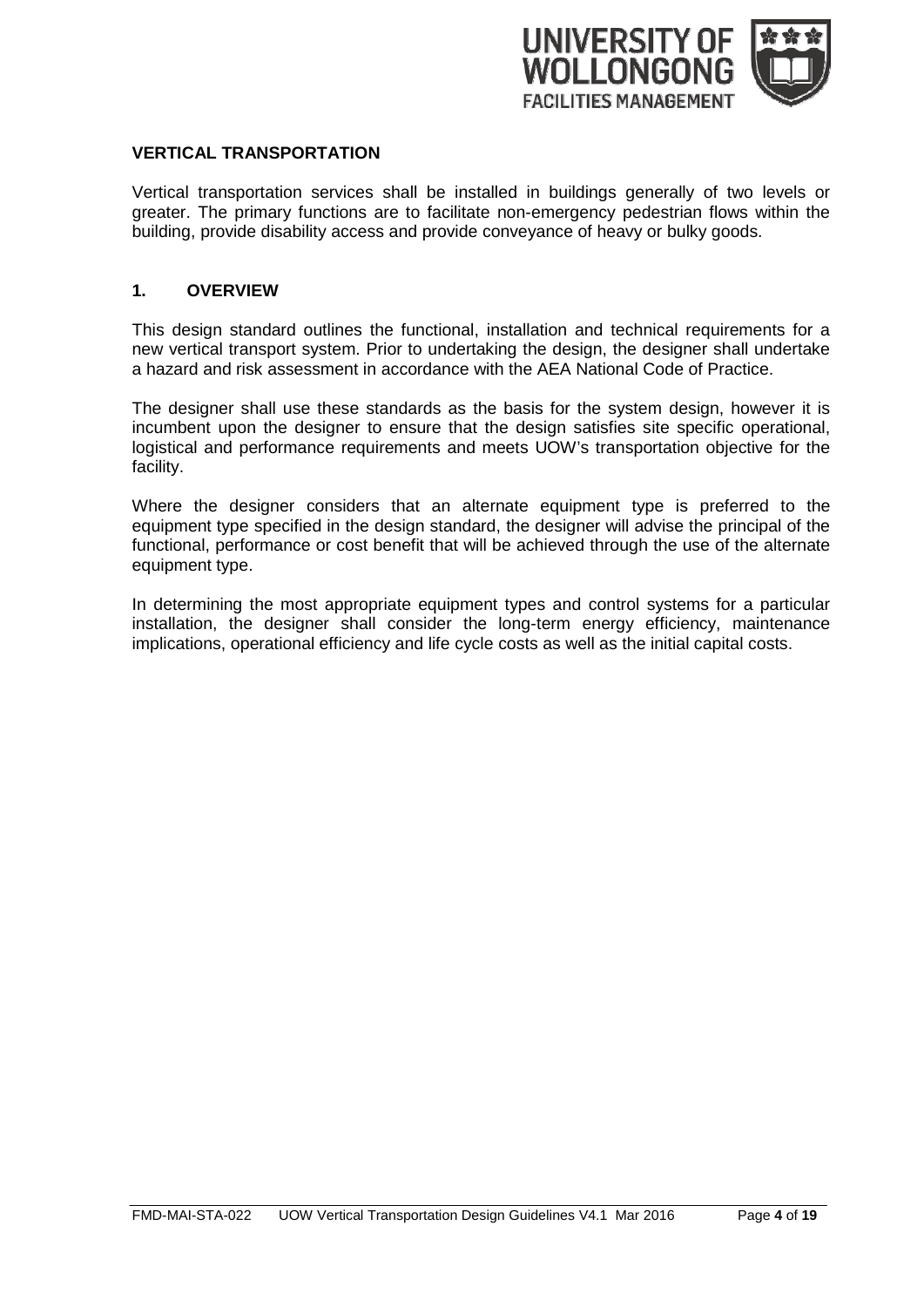

#### **2. DESIGN PROCESS**

This section overviews the design process. The process shall be followed to achieve UOW's desired outcomes.



*Figure 2.1 - Process Flow*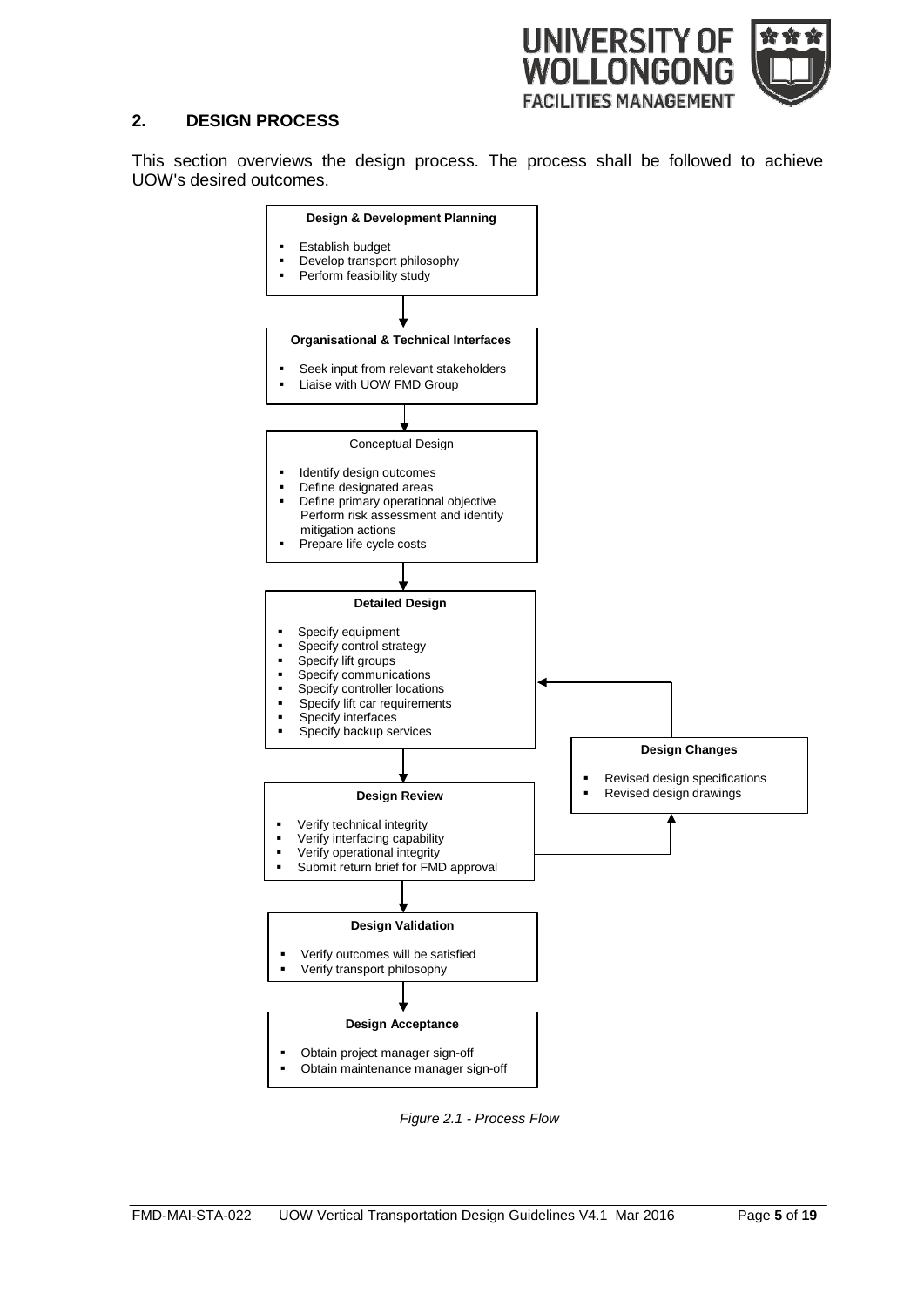

#### **3. RETURN BRIEF**

The designers must provide a return brief to all stake holders (but to the Facilities Management Division Manager in particular) that clearly shows the proposed new, refurbished or upgraded lift system complies with or exceeds the University's requirements and expectations as well as the following requirements as a minimum:

- a) The lift must be safe and comply with all relevant codes and standards.
- b) The lift must be capable of being easily maintained by multiple (other than the original manufacturer) lift maintenance contractors (refer Design Guidelines Clause 17).
- c) The lift is to be as flexible, quiet and versatile in operation as possible (refer Design Guidelines Clause 12).
- d) The lift must be environmentally friendly as well as being both economical to operate and maintain.
- e) The lift must be energy efficient with minimal electrical power consumption to meet or exceed the building's Australian Building Greenhouse Rating (ABGR) and design intent.
- f) The lift must meet the minimum requirements for use of persons with disabilities as defined by the latest version of the lift code AS1735.12 (refer Design Guidelines Clause 6).
- g) Provision for safe handling of hazardous goods
- h) The lift must comply with the University's design guidelines.
- i) Any noncompliance or departure from these UOW's design guidelines must be clearing detailed and made known to the Facilities Management Division Manager

#### **4. FUNCTIONAL REQUIREMENTS**

The vertical transport system shall be fully programmable to permit defined access and manage high demand periods (if applicable) to suit the UOW's requirements.

Following are the primary operational functions:

- a. Passenger transportation;
- b. Automatic and manual control;
- c. Lift grouping;
- d. Goods transportation;
- e. Restricted use transportation;
- f. Ventilation and noise control;
- g. Performance monitoring;
- h. System interfacing.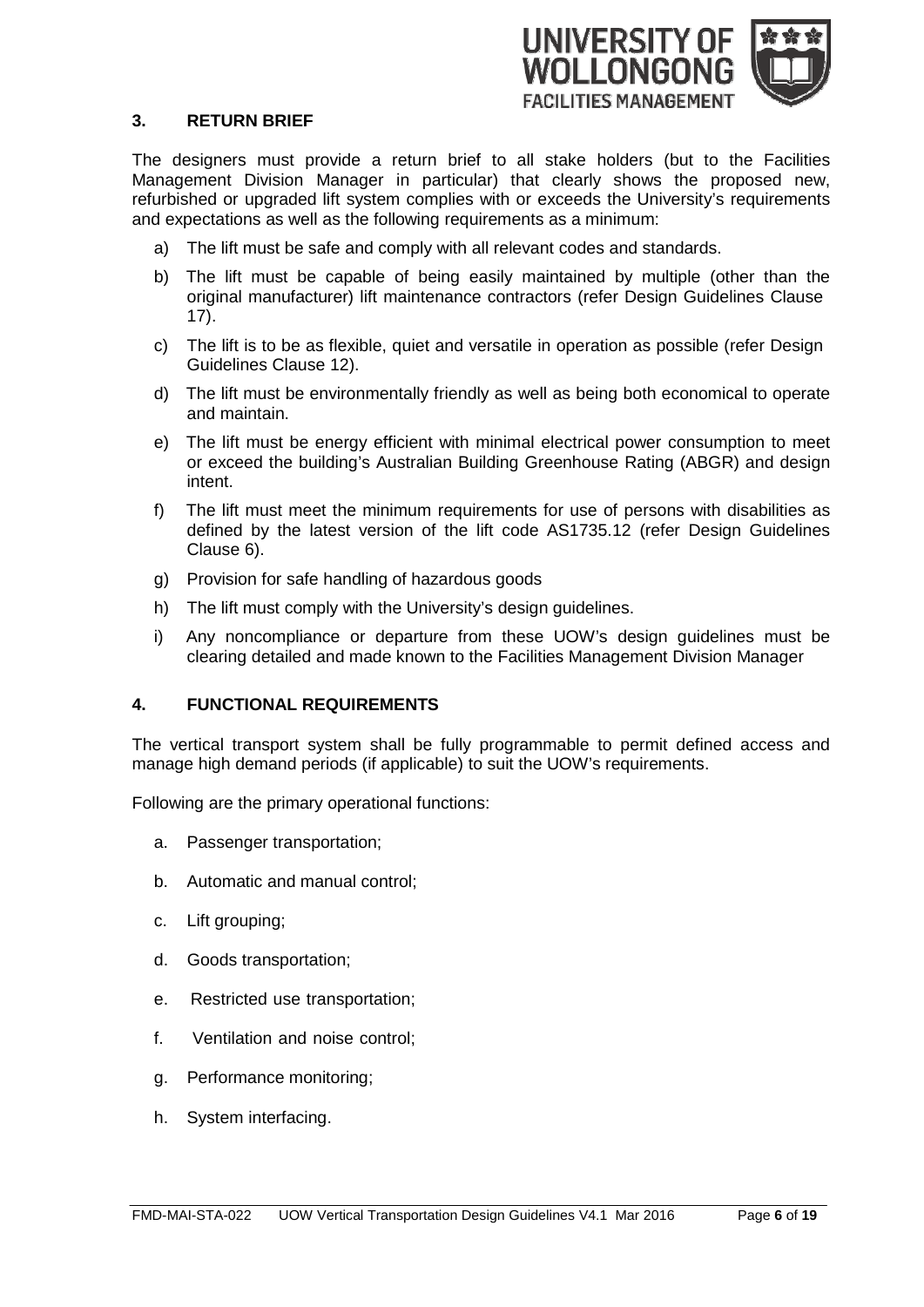

The lift shaft shall contain operational components critical to the safe and reliable operation of the vertical transport system and must be accessible for regular inspections and maintenance to ensure ongoing safety and reliable service.

#### **5. LIFT TYPES**

All University lifts must be robust, durable and well-suited to intensive use. Only high efficiency AC gearless lifts with Variable Voltage Variable Frequency (VVVF) drives are permissible for new lift installations and full replacements.

Geared machines with modern AC motors are acceptable for upgrades and modernisations after review and approval by the issuer of this standard.

The following lift types may be considered:

- a. Conventional overhead lift machine room traction lifts
- b. Machine Room Less (MRL) lifts

Conventional overhead lift machine room traction lifts must be used for speeds exceeding 2.5 m/sec and must also be considered where a high rated load is required e.g. large goods lifts. MRL lifts may be considered for passenger lifts where speeds are 1.0 to 2.5 m/sec.

#### **6. PASSENGER TRANSPORTATION**

All new installations and lift modernisations at any of the University campuses shall comply with at least the Building Code of Australia requirement for Facilities for People with Disabilities Clause E3.6.

All lift car control buttons shall comply with AS1735.12 Clauses 8.3 Tactile Information and Clause 8.4 Shape of Characters.

All passenger lifts must have lift car audio (voice, not just a sound) position indication regardless of how many floors are served.

Only lifts complying with, AS 1735 Parts 1 or 2 shall be used for providing access for people with disabilities.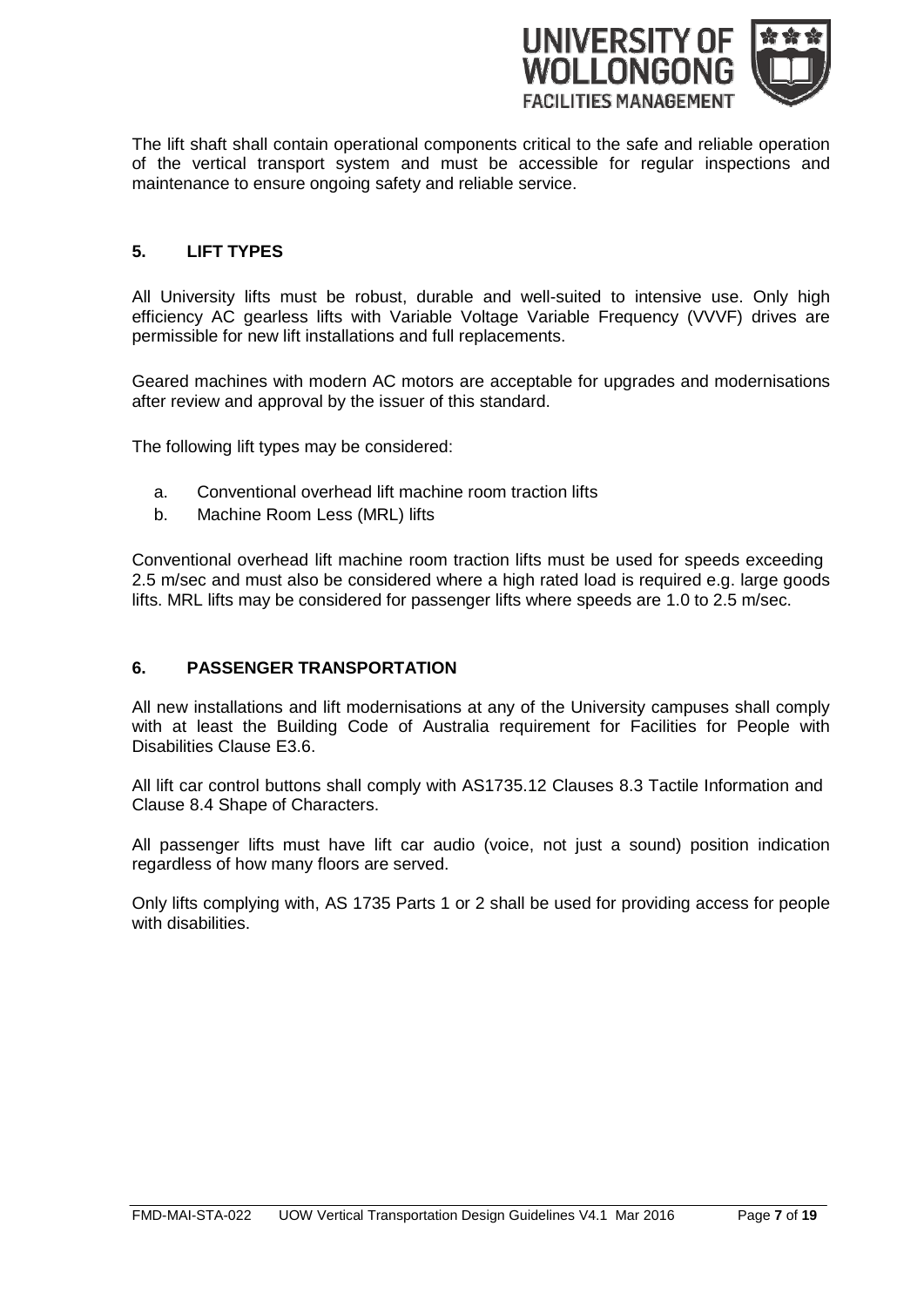

Unless prior approval from the University in writing is provided the following lifts **shall not be used** for the access of people with disabilities:

| AS 1735.07 | <b>Stairway Lifts</b>                                                                             |
|------------|---------------------------------------------------------------------------------------------------|
| AS 1735.13 | Lifts for persons with limited mobility - manually powered                                        |
| AS 1735.14 | Lifts for persons with limited mobility - restricted use - low rise<br>platforms                  |
| AS 1735.15 | Lifts for persons with limited mobility - restricted use - non-<br>automatically controller lifts |

Where the need is clearly identified for providing access for people with disabilities then Part 12 of AS 1735 must be applied.

Passenger transportation shall be provided with the following:

- All passenger lifts are required for disabled access and must comply with AS 1428 and AS 1735.12.
- The indicator shall be located in a prominent position and as required by AS1735.12. The indicators shall provide direction arrows and floor location of the cars and operational messages such as "Out of Service".
- Braille on control buttons and voice annunciation features to announce each level shall be provided to assist the vision impaired.
- The lift cars shall be suitable for wheel chair and typical Campus scooter access and the controls shall be mounted at a height stipulated by the BCA.
- Where the lift is to be used by a person in a disabled scooter, care must be taken in the selection of a suitable car size. Car size must be agreed with UOW Project Officer. A minimum depth of 2000 mm should be considered.
- A clear inside lift car dimension (between walls) of 1600 mm wide x 2000 mm deep.
- An internal car height of 2300 mm.
- Standard door size of 1,100 mm x 2,100 mm.

#### **7. AUTOMATIC AND MANUAL CONTROLS**

Each passenger car shall contain dual control panels and graphic display, which can be remotely programmed from a lift monitoring station (if provided). Voice annunciation and a flashing sign to confirm alarm registration to assist the hearing impaired shall also be provided. Braille will be provided on the floor selection and alarm buttons to assist the vision impaired.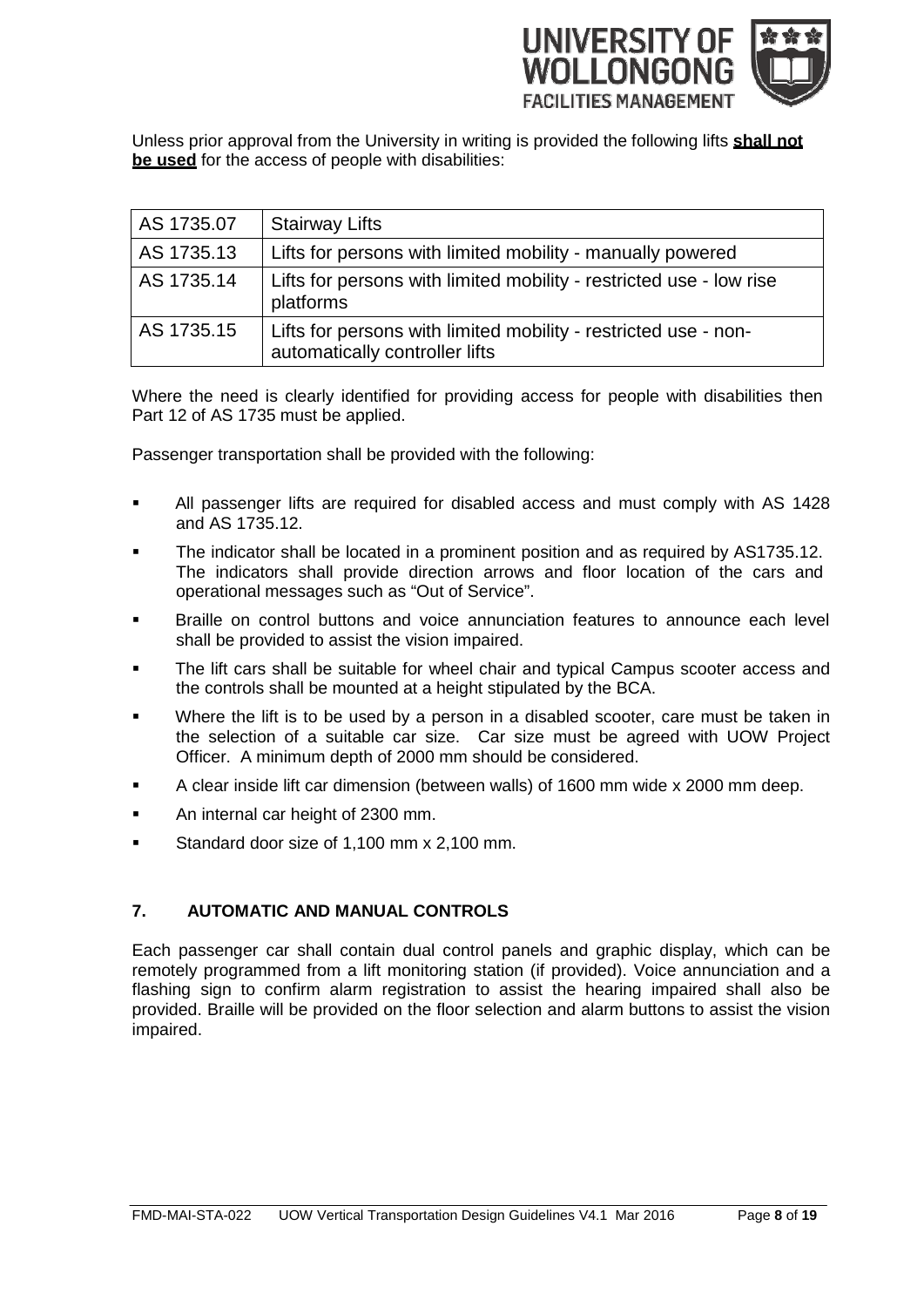

#### **8. LIFT GROUPING**

The lift well shall be located for easy access to and from the building entrance and should be central for general ease of passenger transit throughout the building.

Where multiple lifts are specified, they shall be grouped to maximise operational and energy efficiency. The objective is to meet peak demands and minimise waiting times.

#### **9. GOODS TRANSPORTATION**

Goods transportation shall be provided as required for the particular project. As a minimum the following must be provide

- Minimum lift door size to load specified goods
- Minimum lift car size to carry specified loads
- Durable lift car finishes with no mirrors and minimal handrails
- Timber bump rails
- "Hazardous goods" or "goods" loading feature
- Extra landing indication to show lift availability and position on each landing

If hazardous goods are to be carried in the goods lift some form of restricted and controlled operation is to be used, equal to or better than the following.

Lifts required to have the Hazardous Goods feature (HGS) will operate in the following fashion although the Lift Designer/Contractor will need to confirm in each case the details with the UOW Project Officer as some features, such as the return floor for fire service, may vary from lift to lift.

All landing panels (LOP) will be provided with a three position key operated switch labelled "HAZARDOUS GOODS OPERATION" with the positions labelled as follows:



The lock will be spring return to the "OFF" position from both other positions.

In addition to normal switches, there will be a two position switch in the car operating panel (COP) labelled "HAZARDOUS GOODS OPERATION". The two positions will be labelled "OFF" and "ON" and the key can be withdrawn in either position.

The key switches in both the COP and the LOP will be of the Bi-Lock type.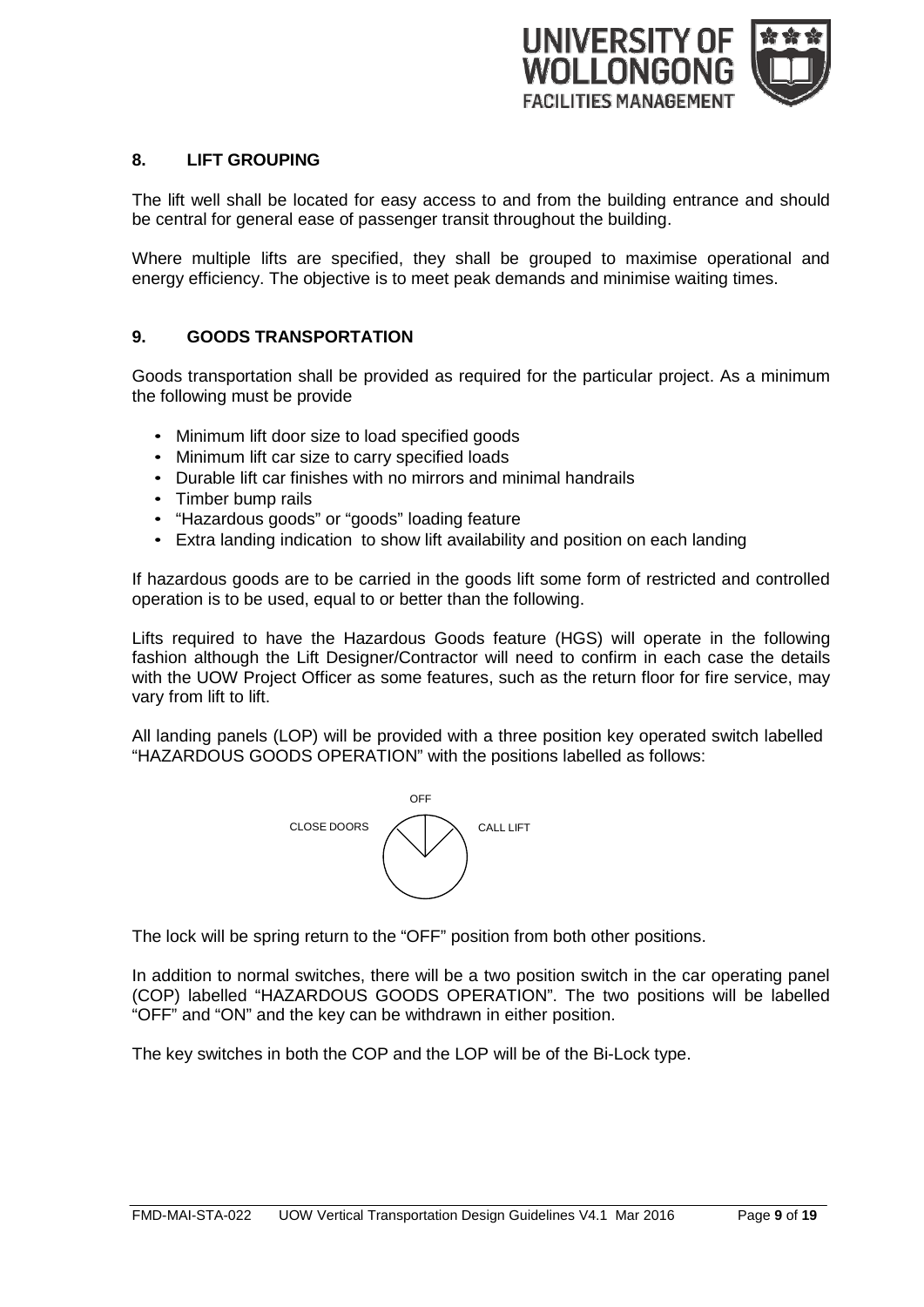

#### **Hazardous Goods - Method of Operation**

- 1. When the **HGS** key switch is in the "**OFF"** position the designated lift will operate normally and where applicable as part of a lift group.
- 2. The attendant turns the key switch in the LOP clockwise from the **"OFF"** to the **"CALL LIFT"** position.
- 3. An in car announcement is made.

#### **"Please exit at the next stop, this lift is required for special service".**

Note, this audio announcement will repeat approximately every 10 seconds

An illuminated flashing sign in the lift COP will light **"Special service operation"**

- 4. Hall call response is inhibited
- 5. The lift will travel to answer the next registered lift car call in its direction of travel, the doors will open, all other lift car calls will be cancelled and new lift car calls will not be accepted. All passengers are expected to leave the lift car. The doors will close and the lift travel directly to answer the **HSG** key switch. If the lift is idle it will immediately travel directly in answer to the **HSG** key switch.
- 6. The lift will travel (non Stop) to the *"calling"* floor (at which the **HGS** switch is selected.)
- 7. Open its doors.
- 8. The lift will remain at that floor with the doors open.
- 9. The attendant will remove the key switch from the landing fixture in the **"OFF"** position.
- 10. The lift will remain "captive" in the **HGS** mode of operation for **60 seconds.**

(If the process does not proceed to the next stage, the lift will return to normal service.)

- 11. The **HGS COP** Key switch is turned to the **"ON"** position.
- 12. The key is removed in the "**ON"** position.
- 13. The goods are loaded.
- 14. The key is inserted into the hall switch and turned counter clockwise to the "CLOSE DOORS" POSITION. The doors close and the key returns to the central "OFF" position and withdrawn.
- 15. The attendant travels via other lift or stairs, to the "*destination"* floor.
- 16. The attendant then turns the **HGS** key switch in the LOP to the **"CALL LIFT"** position at the "*destination" floor*.
- 17. The lift travels to the "*destination"* floor.
- 18. The doors open.
- 19. The goods are removed.
- 20. The key is removed from the "*destination"* landing **HGS** key switch.
- 21. The **COP HGS** key switch is returned to the **"OFF"** position.
- 22. The key is removed.
- 23. The lift returns to normal service.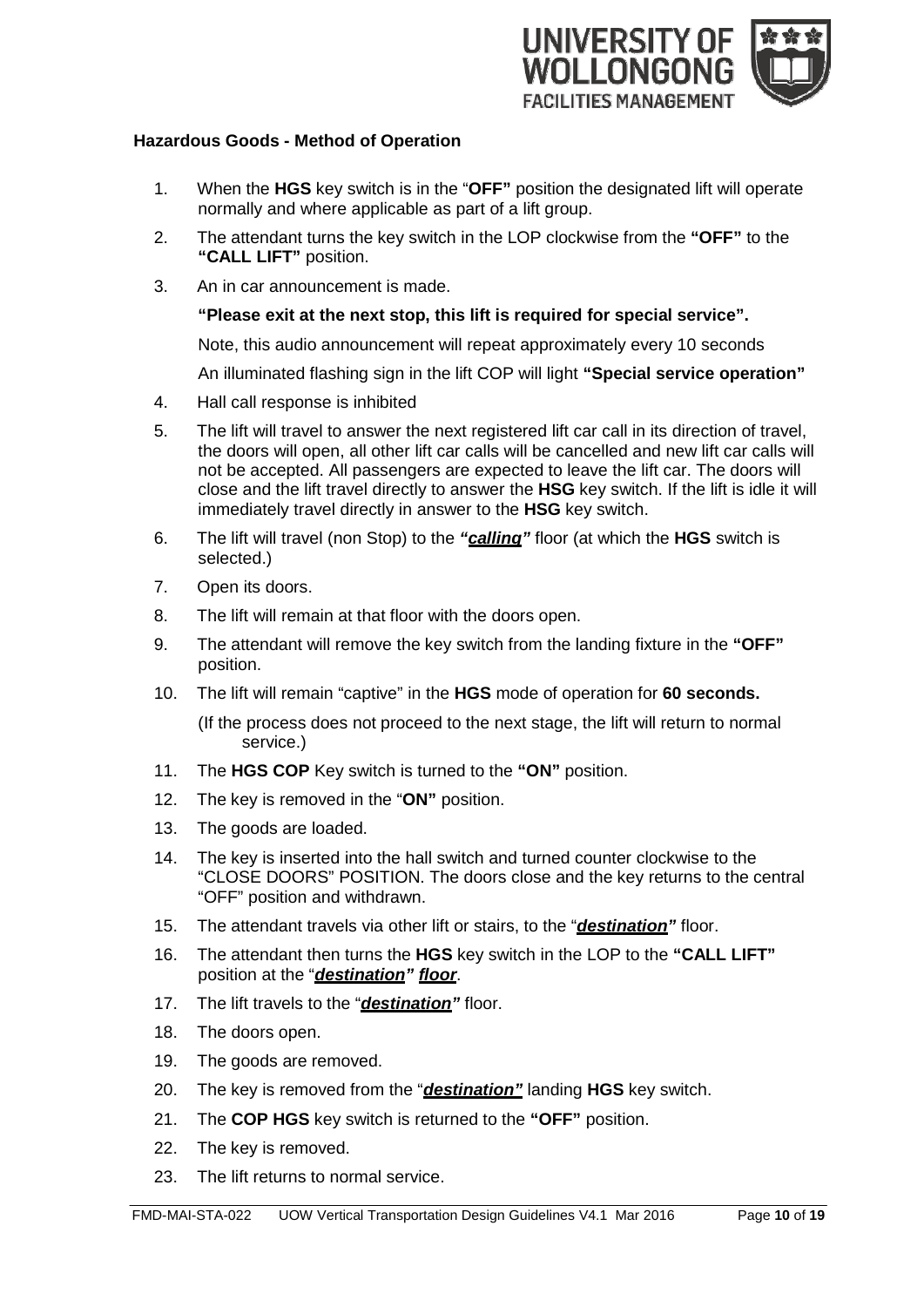

The **HGS** mode of operation will not **initiate** if

- The Hall or Car Fire Service is operated**. (HFS & CFS)**
- The lift is in Inspection mode**. (INS)**
- The lift is on Independent Service**. (INDS)**

Selection of the **Hall Fire Service** mode while the lift is on **HGS** will return the lift to a designated floor for unloading.

If the **HFS** mode is selected while the lift is on **HGS**, there will be an announcement in the lift car, advising the attendant (passenger) to abandon the use of the lift and exit the lift before the doors close and the lift returns to the designated floor.

#### **10. SYSTEM INTERFACING**

Where the vertical transport system interconnects to other building services such as fire services and security services, an interface shall be provided that achieves optimum functionality, performance and reliability.

Low-level interfaces shall comprise of a set of electrical contacts controlled via a signal from the lift control system.

| System to be Interfaced                  | Interface Type | <b>Interface Responsibility</b> |  |
|------------------------------------------|----------------|---------------------------------|--|
| Fire                                     | Low level      | Fire                            |  |
| Electronic Monitoring and Access Control | Low level      | Security                        |  |
| <b>BMCS</b>                              | Low level      |                                 |  |
| To show the following features           |                | <b>HVAC</b>                     |  |
| Lift not in service<br>1.                |                |                                 |  |
| Lift fault/out of service<br>2.          |                |                                 |  |

*Table 10.1 - System Interfaces*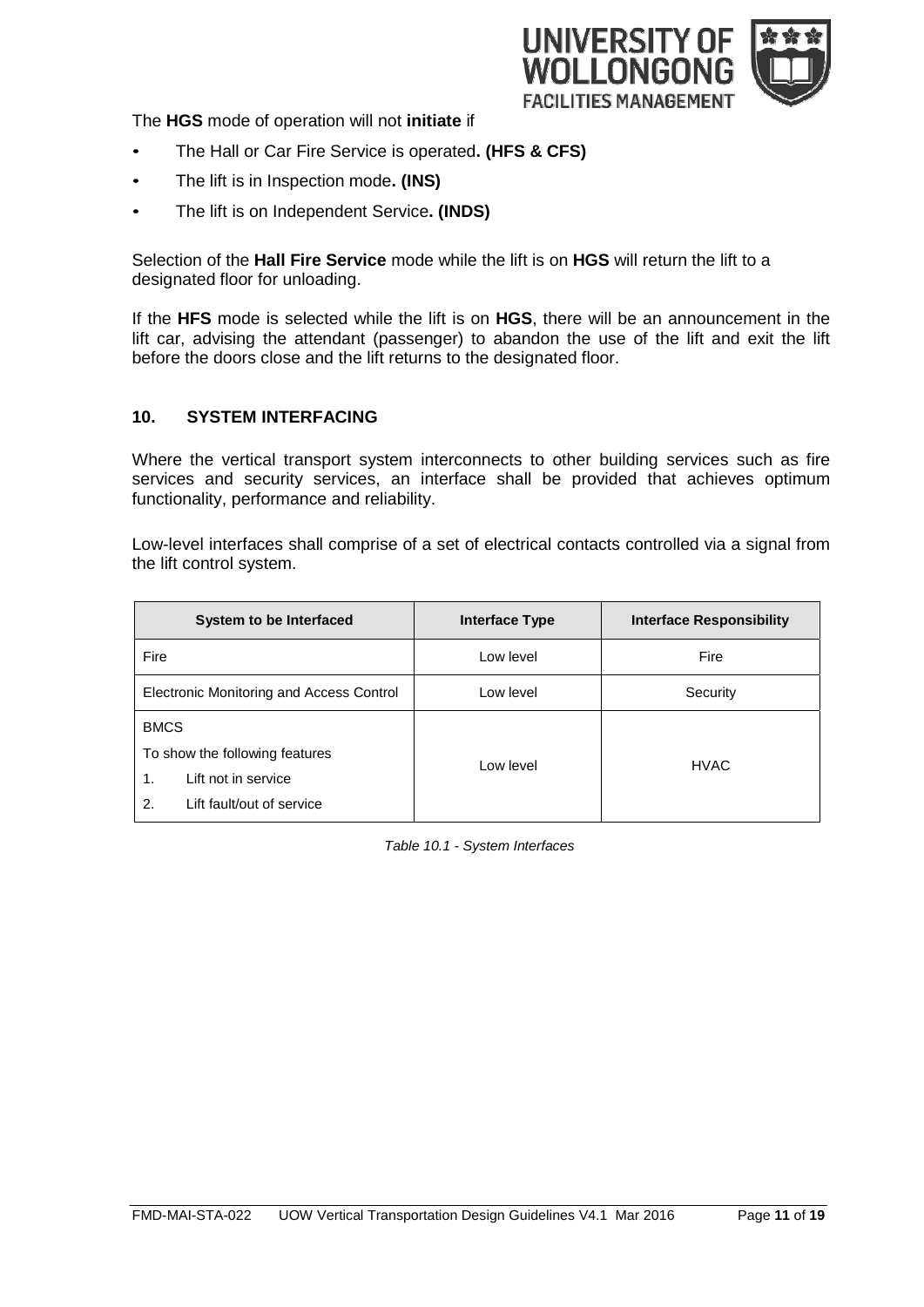

#### **11. STANDARDS**

The lift must be "design" registered with WorkCover NSW prior to installation. The lifts registration number (obtained after Practical Completion) must be provided to the Facilities Management Division for their records.

The completed lift installation must comply with the latest edition of all relevant codes and standards as required by the WHS Regulations of NSW 2001.

Table 11.1 below contains a list of additional compliance requirements.

| <b>UOW</b> | OHS064 | WHS Risk Management for the Design of Buildings and Structures<br>http://staff.uow.edu.au/content/groups/public/@web/@ohs/documents/doc/uow108400.pdf |
|------------|--------|-------------------------------------------------------------------------------------------------------------------------------------------------------|
| <b>UOW</b> |        | <b>Contractor WHS Guidelines</b><br>http://staff.uow.edu.au/content/groups/public/@web/@ohs/documents/doc/uow017008.pdf                               |



#### **12. MINIMUM PERFORMANCE STANDARDS**

The following minimum performance standards shall be achieved to ensure efficient operation of the vertical transportation services:

| <b>Functions</b>                                                   | <b>Acceptable Limit</b>  |  |
|--------------------------------------------------------------------|--------------------------|--|
| Maximum vertical acceleration                                      | $< 1.0$ m/s <sup>2</sup> |  |
| Maximum jerk rate                                                  | $< 1.5$ m/s <sup>3</sup> |  |
| Horizontal quaking                                                 | $<$ 15 milli-g           |  |
| Vertical quaking                                                   | $<$ 15 milli-g           |  |
| Average Noise                                                      | $<$ 52 dBA               |  |
| Maximum Noise                                                      | $<$ 58 dBA               |  |
| Door opening speed                                                 | $<$ 2.5 sec              |  |
| Door closing speed                                                 | $>2.5$ sec               |  |
| Capacity to handle up-peak capacity (preferred but not compulsory) | 15% (min)                |  |
| Average waiting interval (preferred but not compulsory)            | $<$ 30.0 seconds         |  |
| Maximum waiting interval (preferred but not compulsory)            | <65 seconds              |  |

*Table 12.1 - Minimum Performance Standards*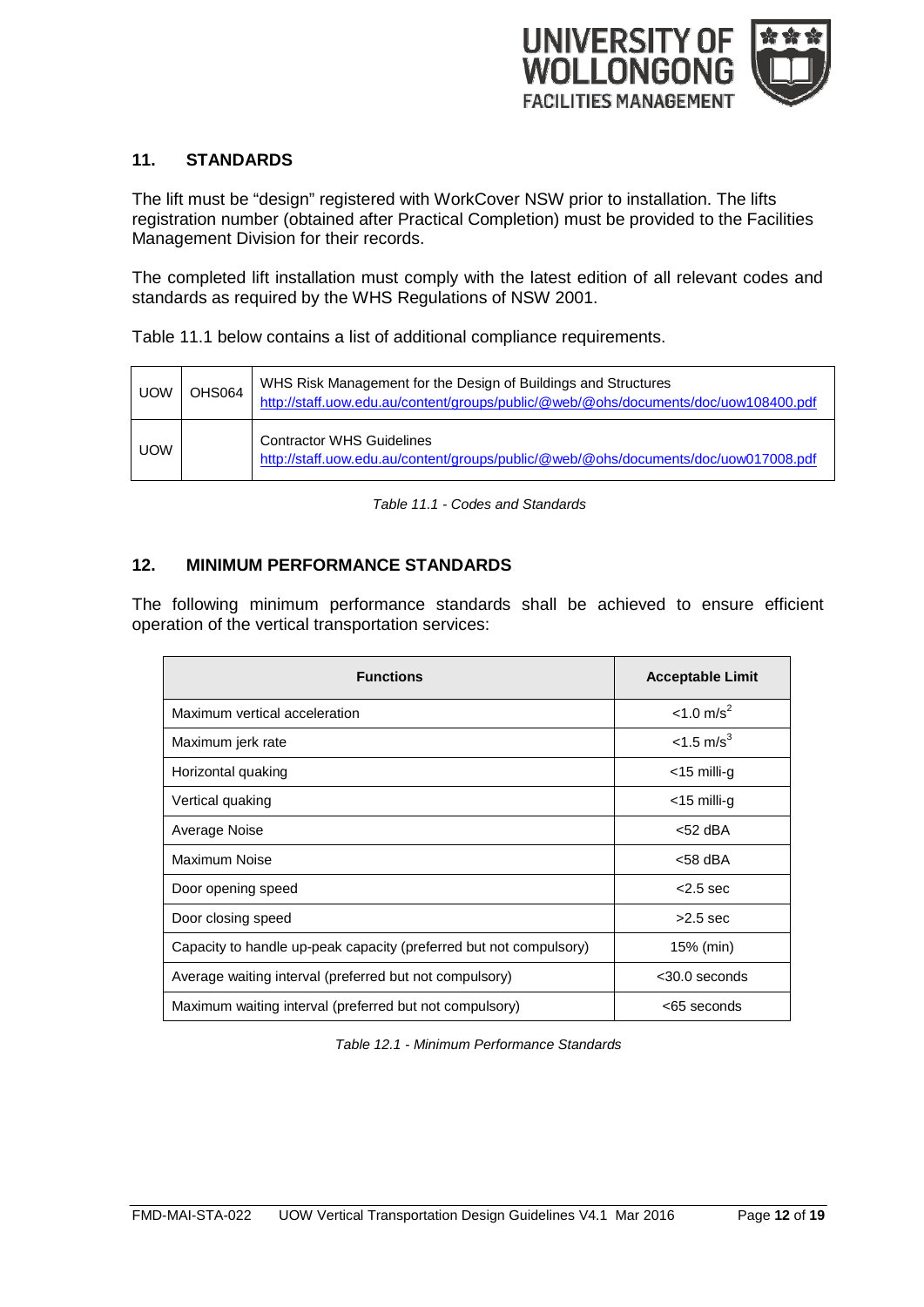

#### **13. INSTALLATION GUIDELINES**

#### **13.1 Labelling**

Equipment labels shall identify the equipment in accordance with UOW's asset register convention.

#### **13.2 Run Counter**

The controller of every lift is to have a 6 digit trip meter to register the number of motor starts of the lift. The trip meter will not be of the resetting type.

#### **13.3 Keys**

All Fire Service keys are to be TOK 3. All other lift control keys are to be TOK 6.

The lift machine room door, or the MRL lift controller door, lock must be keyed the same as the UOW lift machine rooms.

#### **13.4 Automatic Rescue Device**

The lifts shall also have a self-contained emergency operation feature to allow the lift to travel to the nearest floor and release passengers in the event of loss of power supply from the street.

#### **13.5 Lift Cars**

All controls are to have vandal resistant controls and communication systems.

Any lift car emergency phone system must be a commercially available system e.g. emFone (proprietary systems such as the Otis REM system will not be accepted) that shall be directly connected to the University's Security Office phone system for 24 hour monitoring. Each lift will require a separate telephone line and be allocated a unique phone number.

Full details of the UOW phone system must be obtained and compatibility confirmed by the lift contractor before installation so that the lift car emergency phone system will work correctly when installed.

All lift cars must have a roof trap door compliant with AS1735.2-2001 Clause 23.14 (a), regardless of compliance with parts (b) & (c).

The lift car emergency lighting must comply with or exceed AS 1735.2 - 2001 Clause 23.25.2.9 (not AS1735.1 Amendment 2006). EN81 compliance is not acceptable. In particular there must be a minimum of 20 lux on each control panel.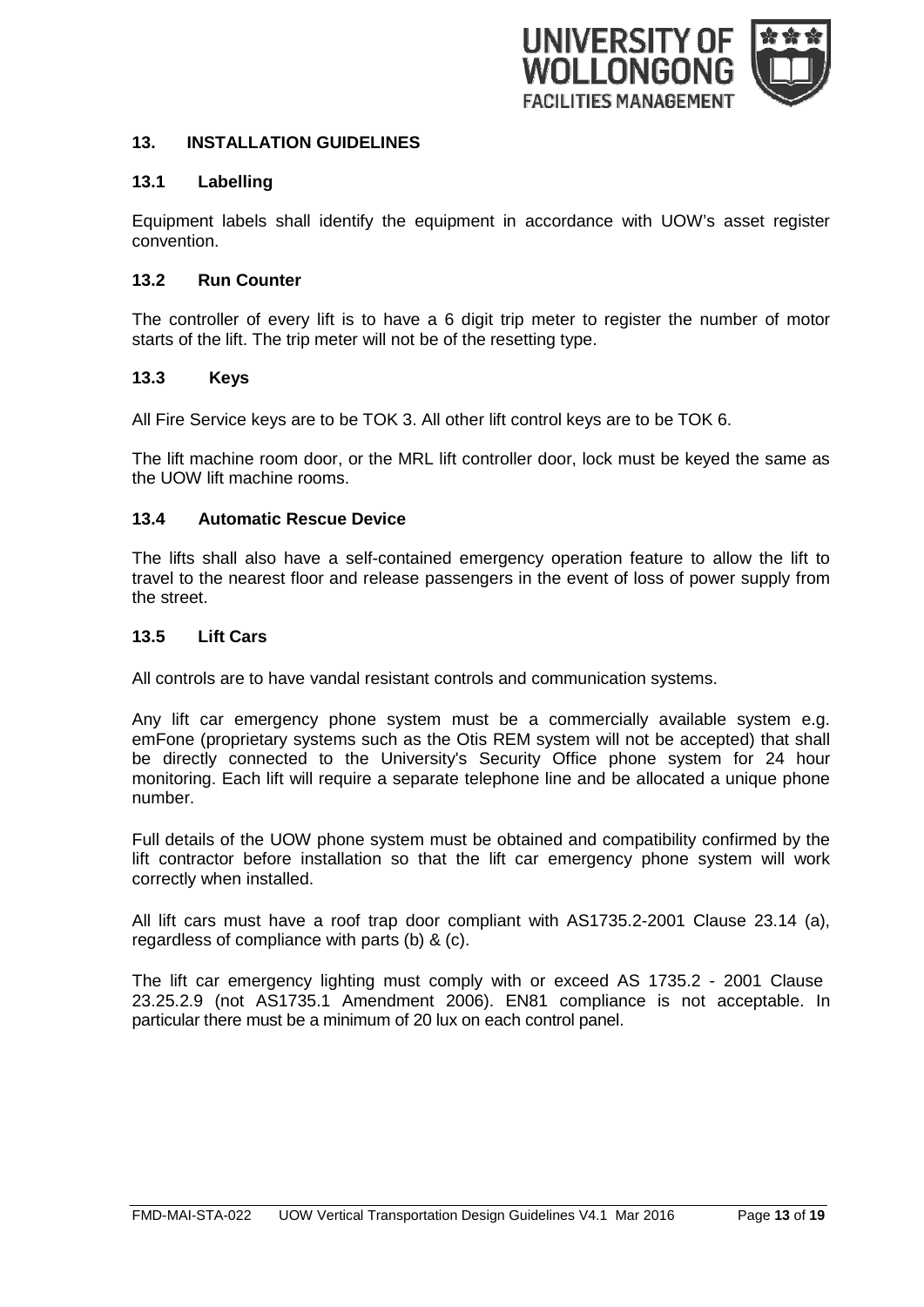

#### **13.6 Lift Car Finishes**

The finishes must comply with the following requirements:

- a. Vandal-resistant and patterned stainless steel to side walls and lower half of rear wall
- b. Aluminium-framed silver mirror to upper half of rear wall
- c. Fixed "white" coloured laminated lift car ceiling
- d. A single 600 mm long linished stainless steel hand rail to side of lift car under auxiliary car operating panel securely fixed to sustain heavy loads. No other hand rail is required.
- e. Quality LED down lights as per the Lighting Standard.
- f. Linished stainless steel car door, car front and skirting.
- g. Durable, long-wearing, sustainable and readily replaceable floor covering which is GECACertified or Eco-specifier certified. Amtico vinyl or approved equivalent.
- h. Car control panels main and auxiliary must be stainless steel, satin finish and complying with AS/NZS 1735.12 and mounted in vertical alignment.
- i. Car and landing buttons must be commercially available "third party supplier" items that comply with AS/NZS1735.12 and with White/Blue Illumination. Generic lift company manufactured buttons are generally not acceptable.
- j. The main entry level/street level landing button must be labelled by engraving "Street Level" next to the relevant floor level button in situations where the where the button corresponding to the main entry level/street level is not labelled "G".
- k. Goods lifts must have similar finishes with the addition of hardwood bump rails 300 mm x 20 mm thick with a durable environmentally friendly coating.
- l. Lift car mirror may be omitted from goods lifts.
- m. Special application goods lifts e.g. for chemicals, animals, etc. must use specific fitfor-purpose durable and resistant finishes to resist exposure damage.

#### **13.7 Lighting**

Maintenance of lift car, shaft, pit and machine room lighting is to be included as part of the lift maintenance contract for each lift installation.

Lift shaft lights must be provided by the LED equivalent of 36 Watt fluorescent light fittings at a maximum spacing of 6 metres. The lights are to have metal mesh guarding and the wiring between fittings is to be enclosed in at least plastic conduit supported by metal saddles at 1.5 metre intervals.

Shaft lighting shall be operated via switches/buttons inside the lift shaft at the top and bottom landings.

An additional shaft light switch/button shall be provided on the top of the lift car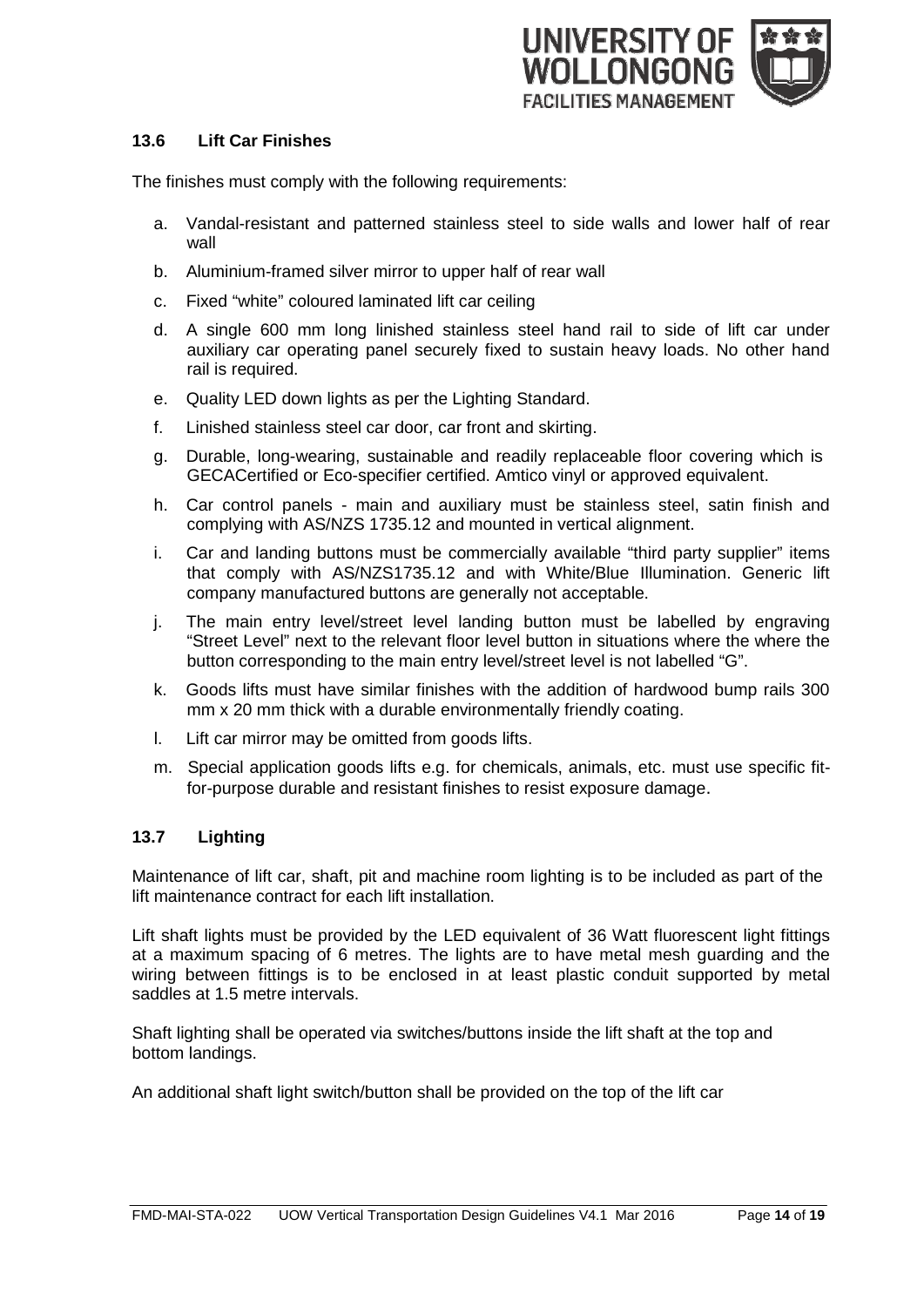

#### **13.8 Notices**

All required notices in the landing buttons panels and lift car operating panels are to be engraved. No stick-on labels will be accepted.

This applies to such notices as the Statutory warning against the use of lifts in a fire, lift number, building address, emergency telephone instructions, lift car load details etc.

#### **14. EQUIPMENT**

The University has undertaken an ongoing assessment of Australian lift companies capability to provide lift installations as well as robust maintenance support including an increased likelihood of providing parts and software support over the next 20 years for a new installation.

Any new lift installation shall only be installed by a competent, well-established, lift contractor with at least 10 years local lift installation experience and the ability to maintain the entire campus in compliance with the University of Wollongong Comprehensive Maintenance Agreement under the umbrella of one parent company.

The following lift companies are acceptable lift makes and maintenance providers listed as following:

- Kone Elevators Pty Ltd.
- Liftronic Pty Ltd.
- Otis Elevator Company Pty Ltd.
- Schindler Lifts Australia.
- ThyssenKrupp Elevator Australia.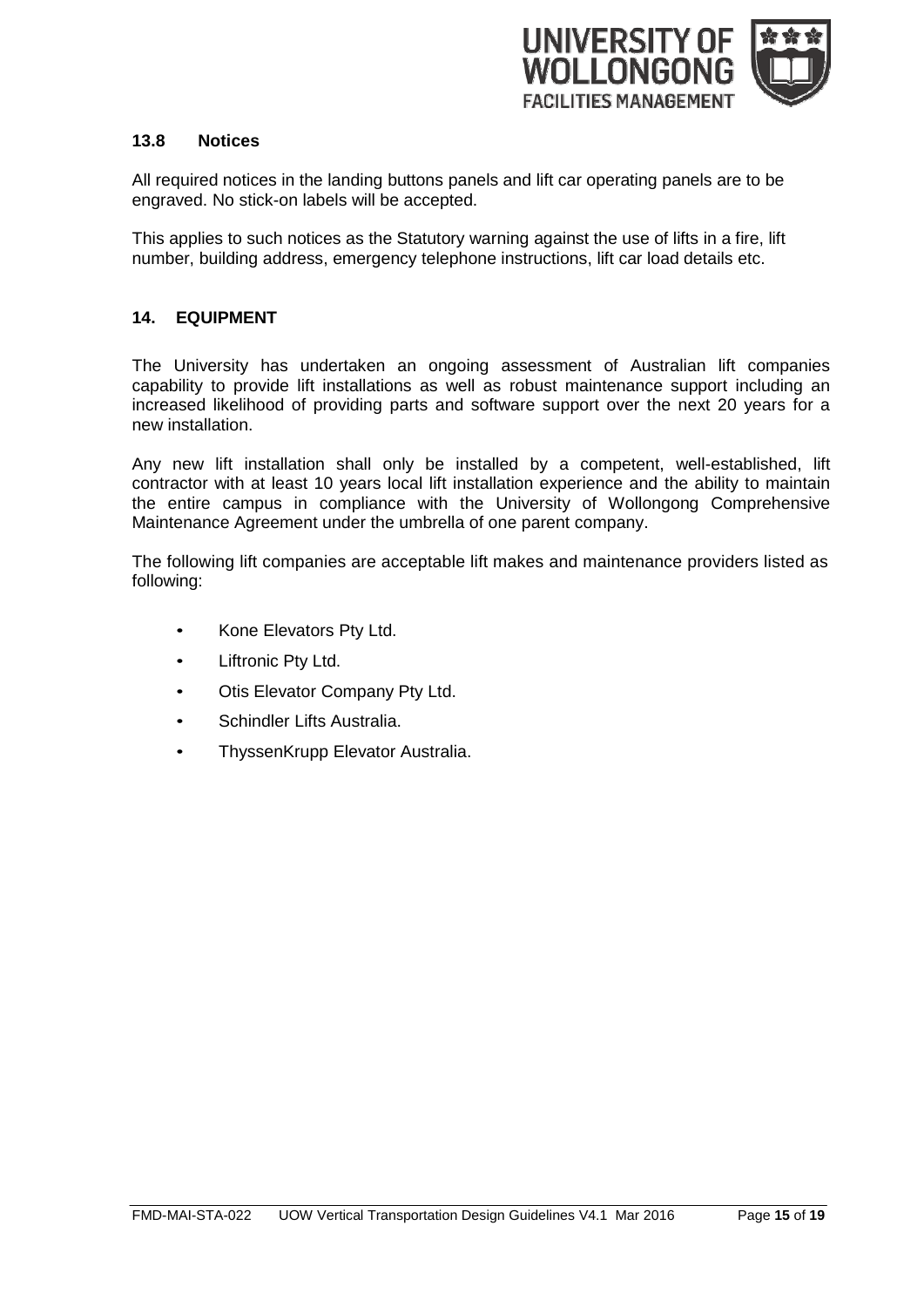

#### **15. LIFE CYCLE COSTING**

The designer shall prepare life cycle costing as part of the conceptual system design. A twenty-year period of financial interest shall be used as the basis of the life cycle analysis. In the case of the vertical transportation system, these costs will include:

- Initial cost of system equipment.
- Installation costs.
- Maintenance costs.
- Software support and regular upgrades.
- Cost of third party support for interfaces.

Where the upgrade of lift services can be cost justified through operational, maintenance or energy savings, the designer shall prepare a cost feasibility report containing the capital costs, life cycle costs, cost benefits, payback period and internal rate of return. The cost benefit will be supported by engineering calculations that are based on the specific equipment ratings and the predicted operational profile.

#### **16. AS-INSTALLED DOCUMENTATION AND SERVICE MANUALS**

On completion of the lift installation a complete set of as-installed documentation is to be provided which shall comply fully with the UOW Documentation Design Standard, plus:

The following design documents must be provided:

- a) Lift layouts.
- b) Lift car interiors.
- c) Lift landing entrances.
- d) Lift car and landing faceplate details.
- e) Lift labels, notices and signage.
- f) Project specifications check sheets for each major component detailing each lift plant and equipment item that needs to be checked, tested and verified during the installation process.
- g) Return Brief defining the systems proposed and any deviations from this specification.
- h) Applications to Supply authorities, and their responses.
- i) Designer's statutory compliance certificates.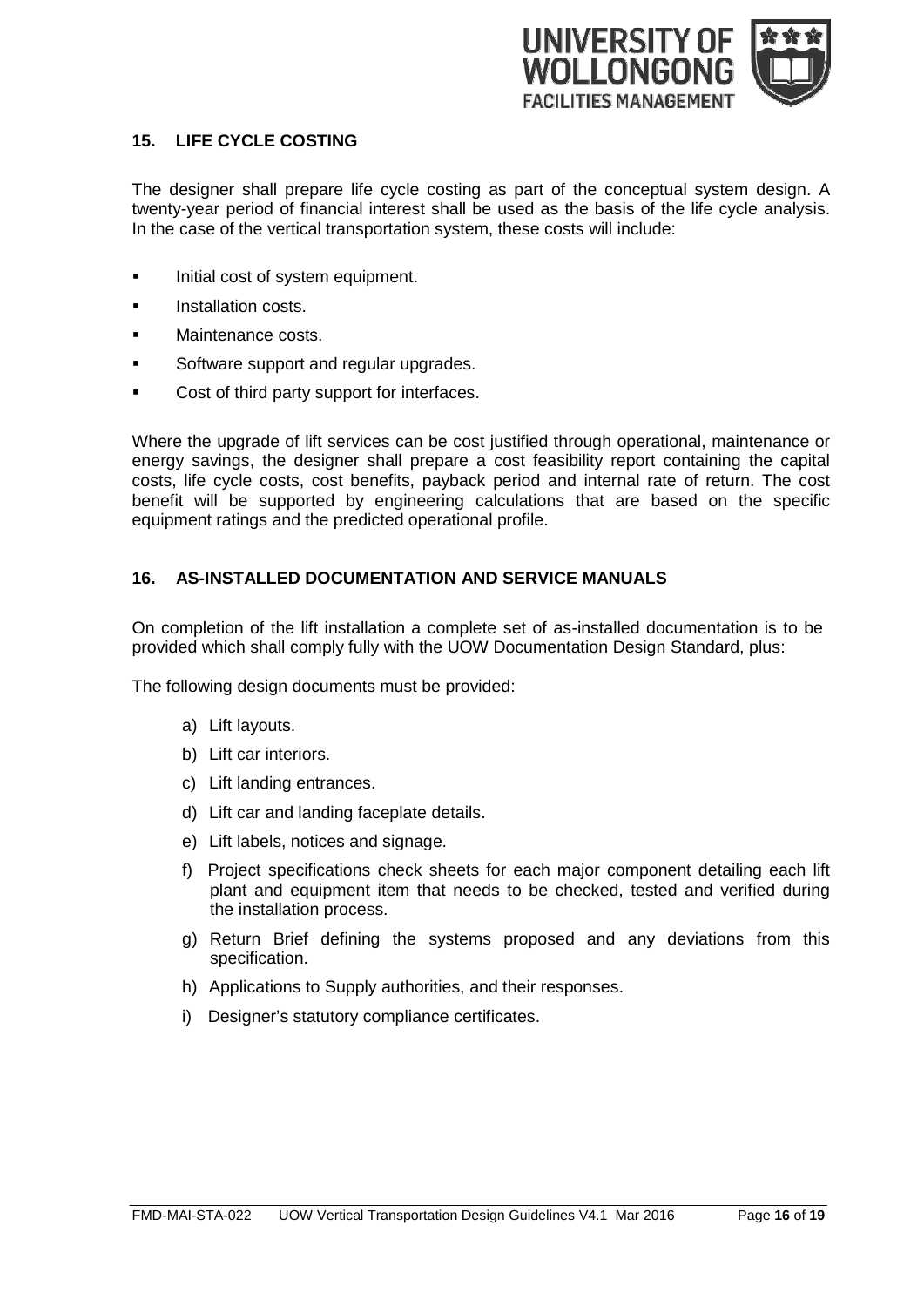

The following documents must be provided at practical completion:

- a. Completed project specification check sheets for lift plant and equipment verified by the project consultant/designer, including the rectification of identified defects including:
	- i. Ride quality results.
	- ii. Door open and close times.
	- iii. Door dwell times.
	- iv. Floor levelling accuracy.
	- v. Acceleration and deceleration rates.
	- vi. Jerk rate.
	- vii. Contract speed.
	- viii. Flight times (door open to door open) for one, two and four floor runs.
	- ix. Power consumption.
- b. Operation and Maintenance manuals.
- c. Commissioning records.
- d. Product Manufacturer specific information.
- e. System schematics.
- f. Complete As-built workshop drawings.
- g. Electrical and wiring diagrams.
- h. Lift functionality and operation description.
- i. Plant registration documentation.
- j. Hazard and risk assessment provided by lift contactor.
- k. Work Cover registration.
- l. Installer's statutory certificates.
- m. Safe-to-Operate certification.

A training session or sessions to be provided for the lift users and the University maintenance personnel. This training session/s is to be at no additional cost to the University. The training session is to include the operation of the lift and its controls, keys and locks, cleaning of all finishes, operation in an emergency (such as fire or power failure), hanging/cleaning/storage of protective curtains, etc. The Lift contractor is to allow for at least 2 sessions of 2 hours each. Written documentation of the training details is to be provided.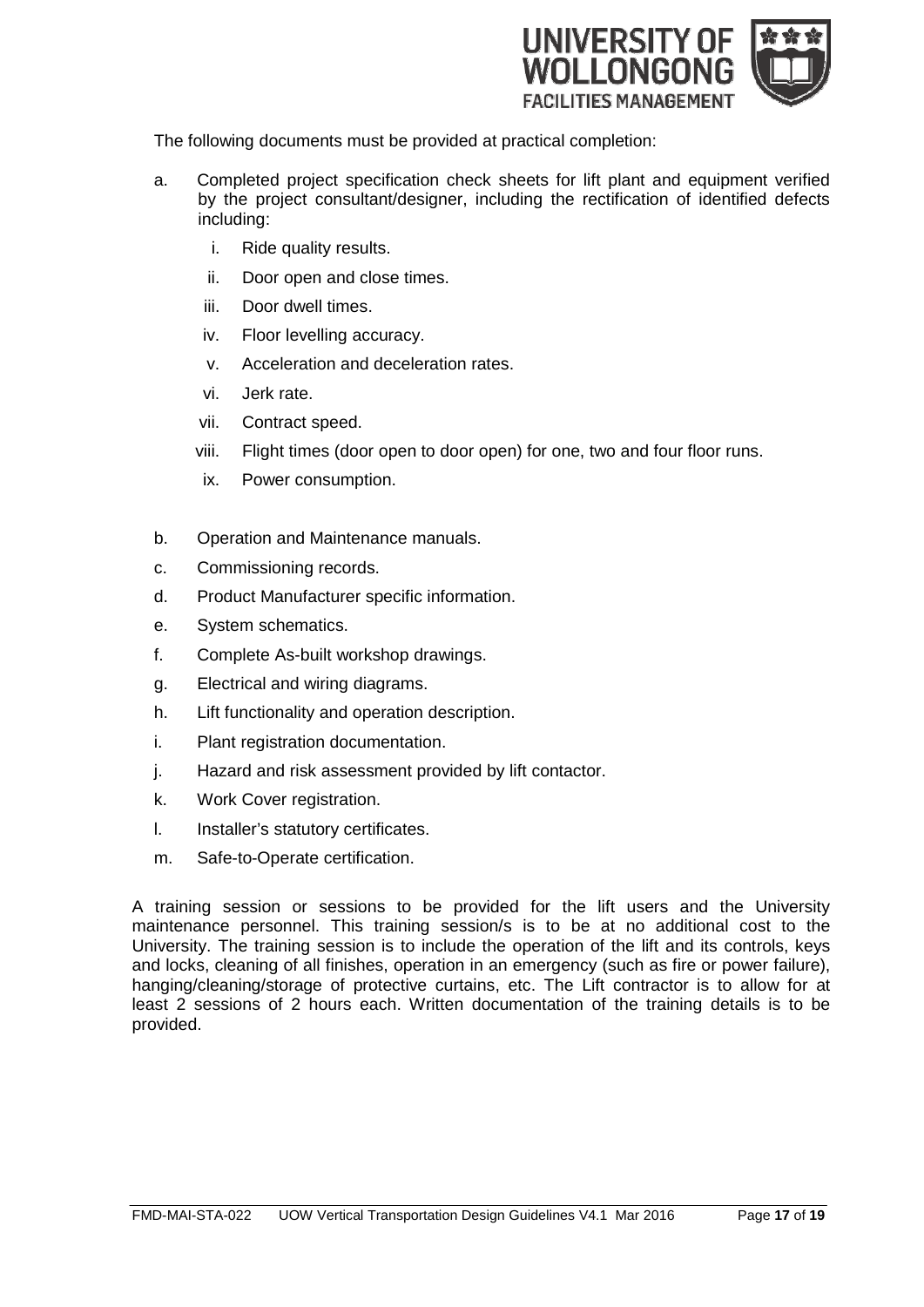

#### **17. MAINTAINABILITY**

#### **17.1 Independent Maintainability**

All new lift equipment must be repaired, serviced and maintained, in accordance with the minimum requirements of:

- Designers.
- Suppliers.
- Manufacturers.
- Installers.
- Operation and Maintenance Manuals.

All lift equipment must be non-proprietary and open source. Lift system software must allow maintenance, servicing and tuning by independent third party contractors. Any qualified and competent lift maintenance contractor must be able to perform maintenance without use of proprietary devices or information, including but not limited to:

- a. External devices.
- b. Spare parts.
- c. Tools.
- d. Instruments.
- e. Codes.
- f. Passwords.
- g. Keys.
- h. Locks.
- i. Cards.
- j. Reactivation sequences.
- k. Software.
- l. Information and intellectual property.

The University or its maintenance contractor must not be required to pay and/or enter into contractual arrangements with the designer, supplier, manufacturer or installer of the lift equipment in order to perform repair, service or maintain the lift equipment.